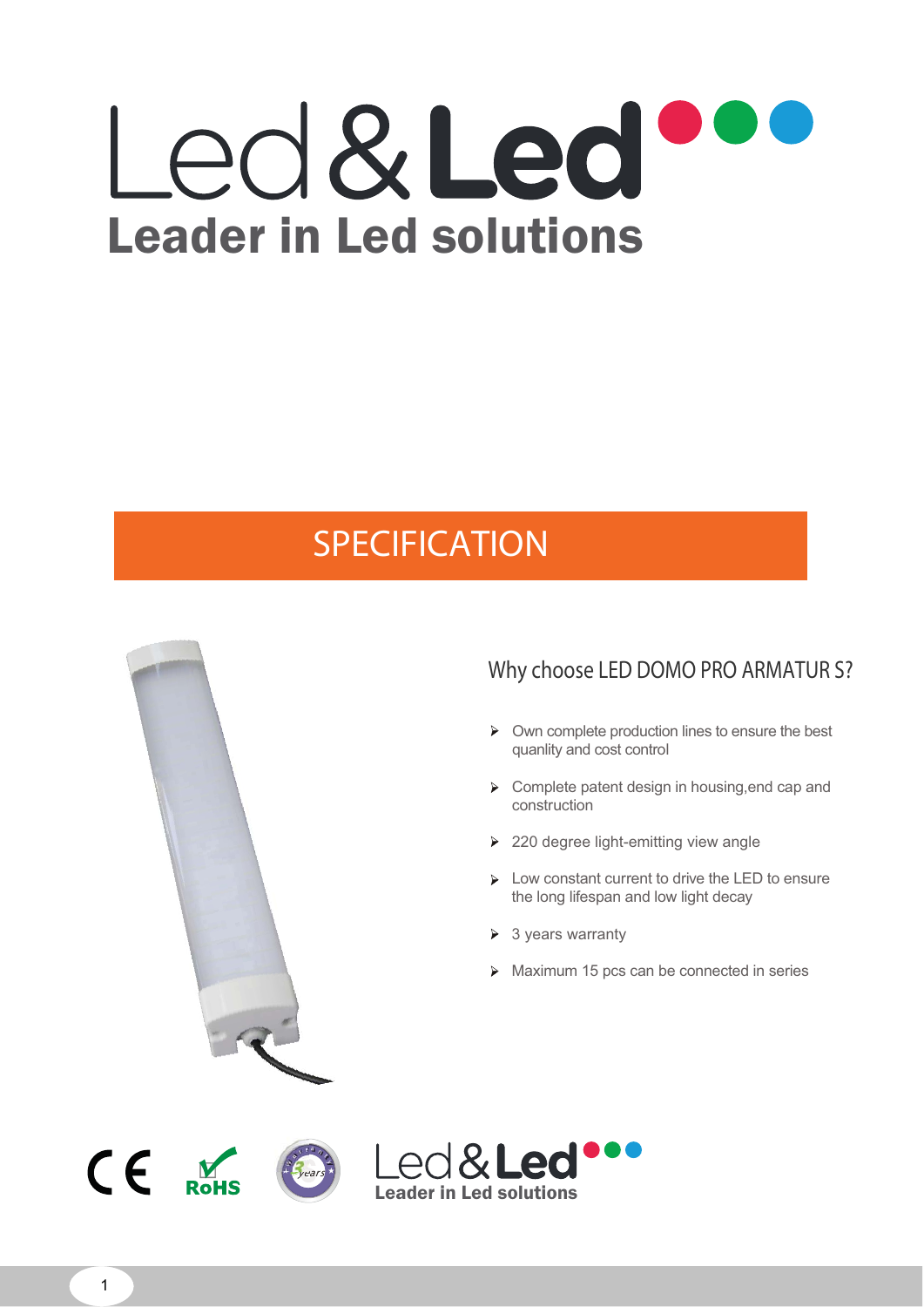

#### **Data Sheet**

| <b>Product Name</b>                                    | DOMO PRO ARMATUR S                                  |                  |  |  |
|--------------------------------------------------------|-----------------------------------------------------|------------------|--|--|
| Item code                                              | PS65-25                                             |                  |  |  |
| <b>Dimension</b>                                       | 600*91*74mm                                         |                  |  |  |
| Housing                                                | AL housing+PC cover+AL board                        |                  |  |  |
| <b>LED Type</b>                                        | <b>SMD 2835</b>                                     |                  |  |  |
| <b>LED Qty</b>                                         | 144<br><b>PCS</b>                                   |                  |  |  |
| <b>CRI</b>                                             | Ra                                                  | 70-85            |  |  |
| Luminous Flux (LM)                                     | Striped                                             | 2500-2700        |  |  |
|                                                        | Frosted                                             | 2400-2600        |  |  |
|                                                        | 1M                                                  | 840-880          |  |  |
| <b>Luminous Intensity</b><br>(LUX)<br>$(5000 - 5500K)$ | 2M                                                  | 200-220          |  |  |
|                                                        | 3M                                                  | 90-100           |  |  |
| Luminous<br>Efficiency                                 | LM/W                                                | 95-110           |  |  |
| Input Voltage (AC)                                     | V                                                   | AC200-240        |  |  |
| <b>Working Voltage(DC)</b>                             | V                                                   | DC36-42          |  |  |
| <b>Driving Current</b>                                 | mA                                                  | 600              |  |  |
| <b>Power Factor</b>                                    | PF                                                  | >0.95            |  |  |
| <b>Viewing Angle</b>                                   | Degree                                              | 120              |  |  |
| <b>Ambient Temp</b>                                    | ⊠<br>$-20$ ~+45                                     |                  |  |  |
| <b>Humidity</b>                                        | < 95%                                               |                  |  |  |
| Waterproof                                             | $\prime$                                            | IP <sub>65</sub> |  |  |
| Warranty                                               | year                                                | 3                |  |  |
| Color Temp (K)                                         | 3000-6500K                                          |                  |  |  |
| Package                                                | Carton Size: 680*260*300mm 6PCS/carton Weight: 10Kg |                  |  |  |

### **Optical Parameter**





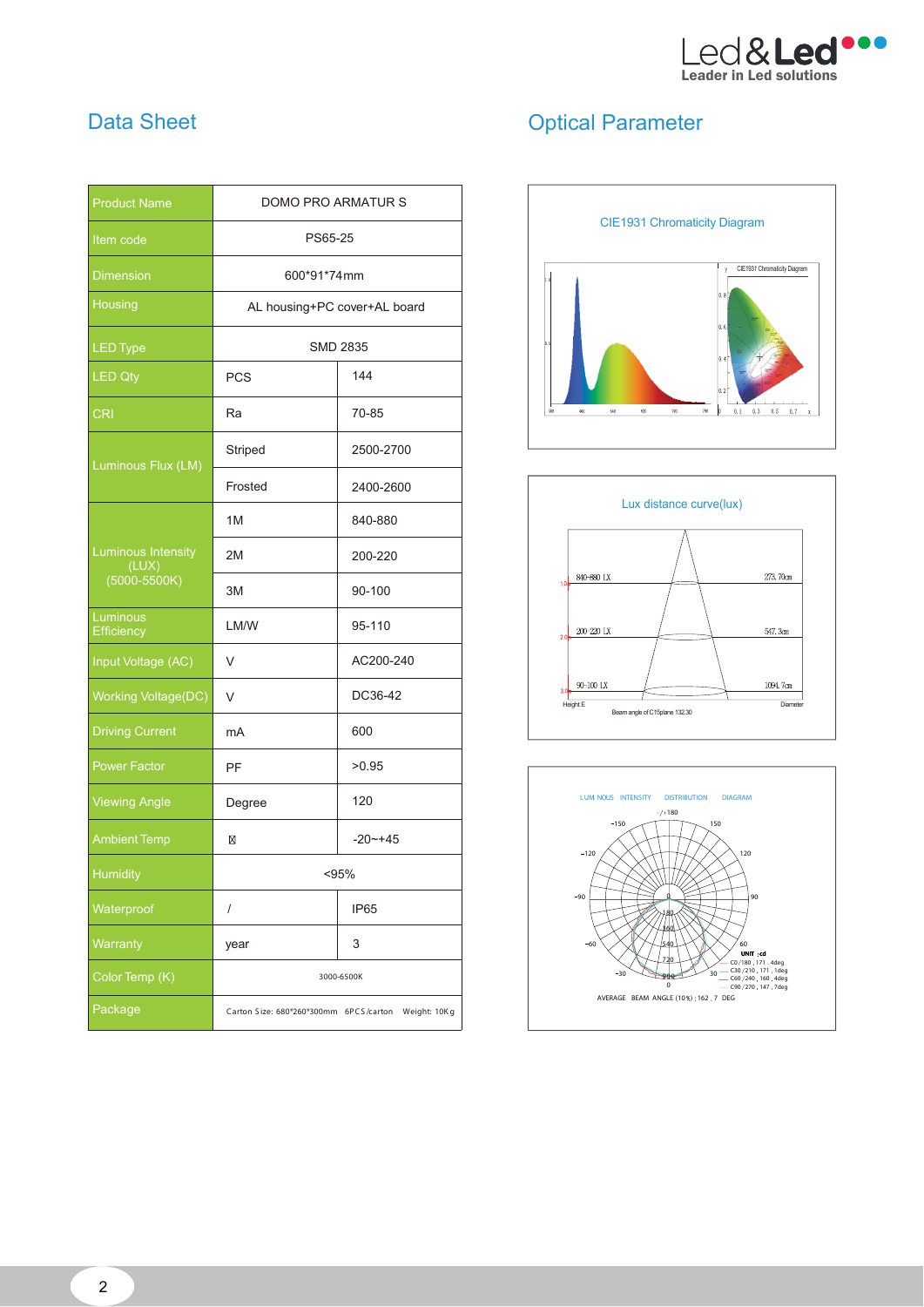

| <b>Product Name</b>                                    | DOMO PRO ARMATUR S                                  |             |  |  |
|--------------------------------------------------------|-----------------------------------------------------|-------------|--|--|
| Item code                                              | PS65-40                                             |             |  |  |
| <b>Dimension</b>                                       | 1200*91*74 mm                                       |             |  |  |
| Housing                                                | AL housing+PC cover+AL board                        |             |  |  |
| <b>LED Type</b>                                        | <b>SMD 2835</b>                                     |             |  |  |
| <b>LED Qty</b>                                         | 240<br><b>PCS</b>                                   |             |  |  |
| <b>CRI</b>                                             | Ra                                                  | 70-85       |  |  |
| Luminous Flux (LM)                                     | Striped                                             | 4000-4400   |  |  |
|                                                        | Frosted                                             | 3800-4200   |  |  |
| <b>Luminous Intensity</b><br>(LUX)<br>$(5000 - 5500K)$ | 1M                                                  | 1330-1400   |  |  |
|                                                        | 2M                                                  | 330-350     |  |  |
|                                                        | 3M                                                  | 147-160     |  |  |
| Luminous<br>Efficiency                                 | LM/W                                                | 95-110      |  |  |
| Input Voltage (AC)                                     | V                                                   | AC200-240   |  |  |
| <b>Working Voltage(DC)</b>                             | V                                                   | DC36-42     |  |  |
| <b>Driving Current</b>                                 | mA                                                  | 960         |  |  |
| <b>Power Factor</b>                                    | PF                                                  | >0.95       |  |  |
| <b>Viewing Angle</b>                                   | Degree                                              | 120         |  |  |
| <b>Ambient Temp</b>                                    | ⊠                                                   | $-20 - +45$ |  |  |
| <b>Humidity</b>                                        | < 95%                                               |             |  |  |
| Waterproof                                             | I                                                   | IP65        |  |  |
| Warranty                                               | year                                                | 3           |  |  |
| Color Temp (K)                                         | 3000-6500K                                          |             |  |  |
| Package                                                | Carton Size: 1280*260*300mm 6PCS/carton Weight:16Kg |             |  |  |

### Data Sheet **Optical Parameter** Optical Parameter





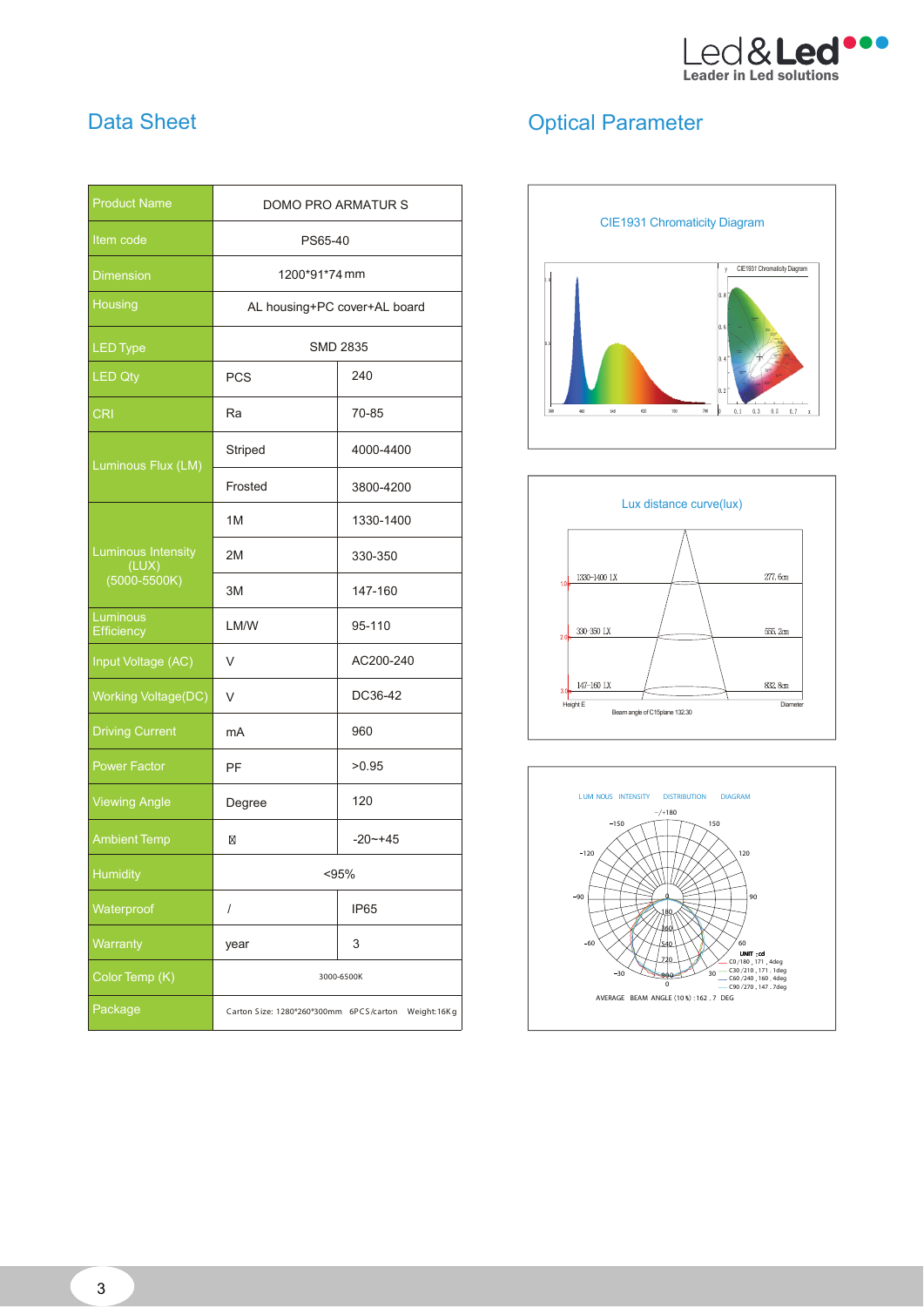

#### **Data Sheet**

| <b>Product Name</b>                | <b>DOMO PRO ARMATUR S</b>                           |             |  |  |
|------------------------------------|-----------------------------------------------------|-------------|--|--|
| Item code                          | PS65-50                                             |             |  |  |
| <b>Dimension</b>                   | 1500*91*74mm                                        |             |  |  |
| Housing                            | AL housing+PC cover+AL board                        |             |  |  |
| <b>LED Type</b>                    | <b>SMD 2835</b>                                     |             |  |  |
| <b>LED Qty</b>                     | <b>PCS</b>                                          | 288         |  |  |
| <b>CRI</b>                         | Ra                                                  | 70-85       |  |  |
| Luminous Flux (LM)                 | Striped                                             | 4800-5200   |  |  |
|                                    | Frosted                                             | 4700-5000   |  |  |
| <b>Luminous Intensity</b><br>(LUX) | 1M                                                  | 1760-1900   |  |  |
|                                    | 2M                                                  | 440-470     |  |  |
| $(5000 - 5500K)$                   | 3M                                                  | 200-210     |  |  |
| Luminous<br>Efficiency             | LM/W                                                | 95-110      |  |  |
| Input Voltage (AC)                 | V                                                   | AC200-240   |  |  |
| <b>Working Voltage(DC)</b>         | V                                                   | DC36-42     |  |  |
| <b>Driving Current</b>             | mA                                                  | 1200        |  |  |
| <b>Power Factor</b>                | PF                                                  | >0.95       |  |  |
| <b>Viewing Angle</b>               | Degree                                              | 120         |  |  |
| <b>Ambient Temp</b>                | ⊠                                                   | $-20 - +45$ |  |  |
| <b>Humidity</b>                    | < 95%                                               |             |  |  |
| Waterproof                         | I                                                   | IP65        |  |  |
| Warranty                           | year                                                | 3           |  |  |
| Color Temp (K)                     | 3000-6500K                                          |             |  |  |
| Package                            | Carton Size: 1580*260*300mm 6PCS/carton Weight:20Kg |             |  |  |

### **Optical Parameter**